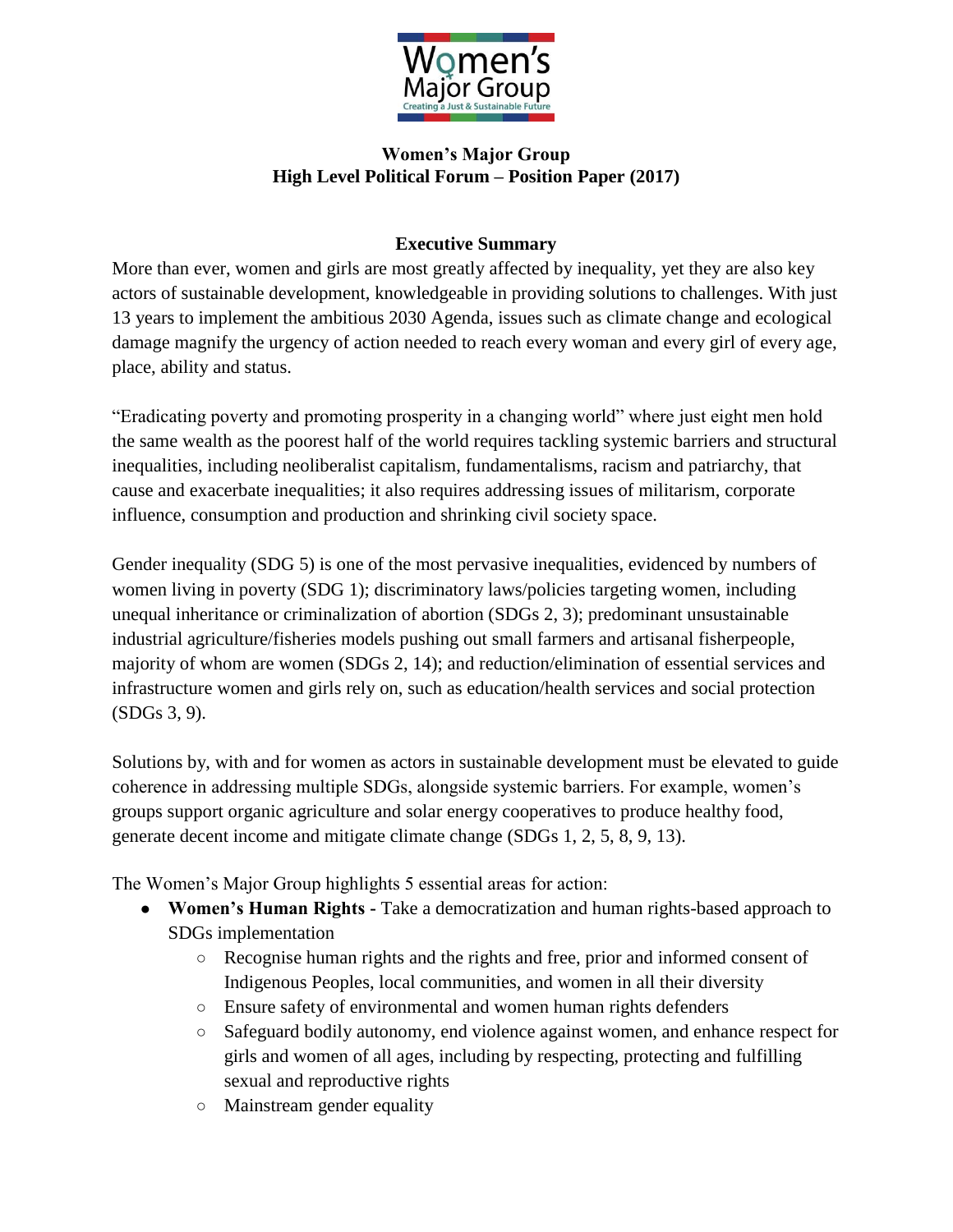- Ensure women's participation in peace negotiations and decision-making processes in humanitarian contexts.
- **Meaningful Participation** Tokenistic representation will not be a solution
	- Institutionalize participation mechanisms for rightsholders in an inclusive and equitable manner
	- At HLPF create significant participatory spaces for Major Groups and other Stakeholders (MGoS)
	- At regional sessions, ensure civil society can express diverse voices rather than one consolidated voice
	- Openly promote women's civil society participation in preparing voluntary national reports
	- Provide sufficient time for MGoS to dialogue with reporting countries
- **Civil Society Space** Member States and civil society must work together closely to maintain and enhance the space, building strength from diversity
- **Finance** Directly resource women's rights groups
- **Accountability**  All actors have responsibility to Agenda 2030
	- Corporations must assess and address their impact through a binding framework
	- Governments must localize the SDGs, build baselines and creatively collect and analyze disaggregated data
	- Governments must develop mechanisms to ensure engagement of women-led organizations in localization and monitoring of SDGs
	- Develop new measures to understand the sustainability of natural resources use and management, the sustainability of consumption and production and the level of the gender equality index

To the SDGs and a transformative 2030 Agenda, Member States and all actors must address the gender and human rights dimensions of each goal and linkages between goals, taking into account women and girls of all ages and diversities.

[1] Oxfam | Even It Up. (January 2017). An Economy for the 99%. Available[:](https://www.oxfam.org/sites/www.oxfam.org/files/file_attachments/bp-economy-for-99-percent-160117-en.pdf)

[https://www.oxfam.org/sites/www.oxfam.org/files/file\\_attachments/bp-economy-for-99-percent-160117-en.pdf](https://www.oxfam.org/sites/www.oxfam.org/files/file_attachments/bp-economy-for-99-percent-160117-en.pdf)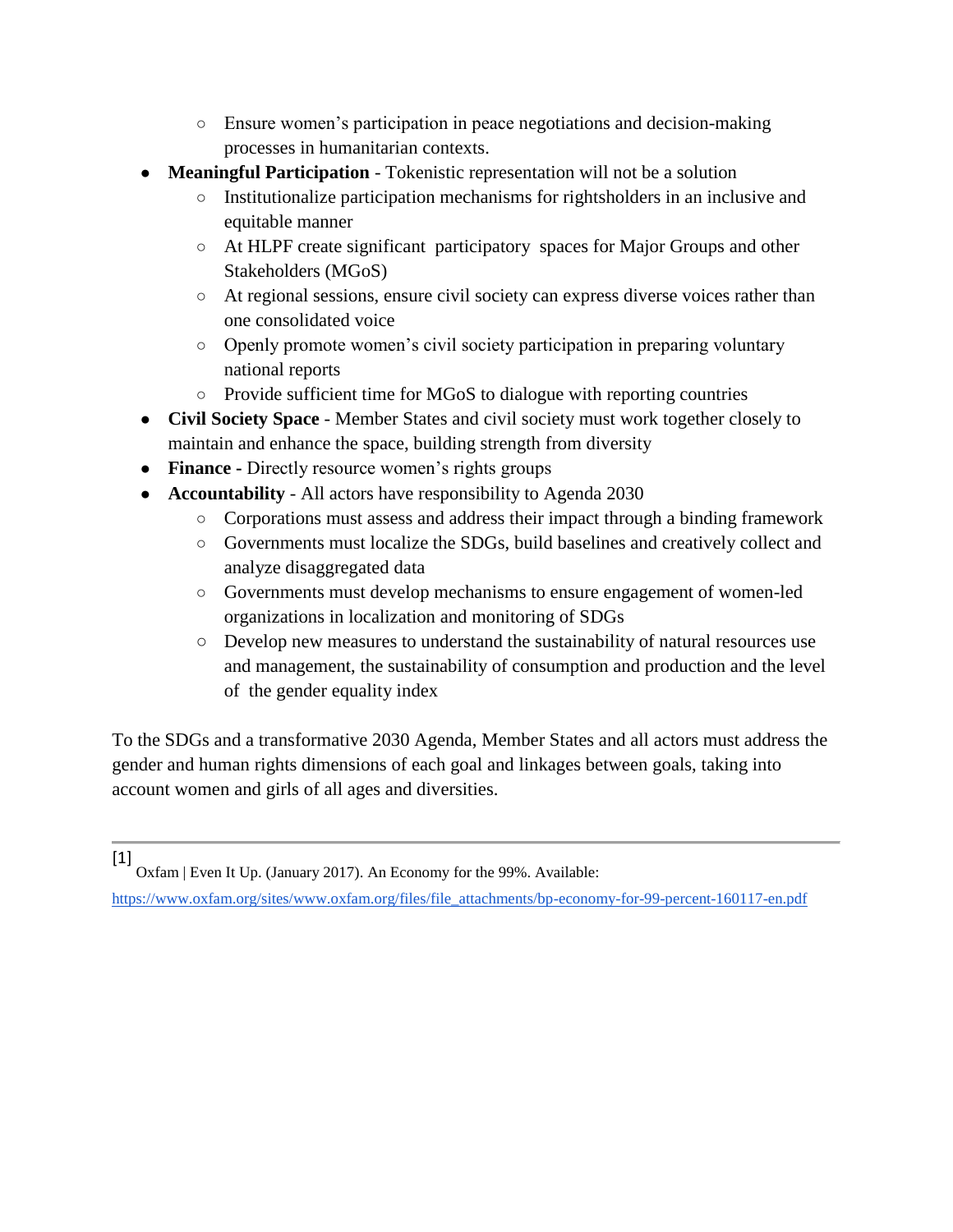# **Women's Major Group High Level Political Forum –Position Paper (2017)**

### **1. Introduction**

Achieving gender equality, the realization of women's human rights and the empowerment of all women and girls is essential to achieving the Sustainable Development Goals (SDGs). Gender equality is cross-cutting, beyond just SDG 5 and gender equality must be mainstreamed in the implementation of all other goals.

Issues such as climate change, global warming, ocean acidification, and ecological damage render an unprecedented urgency to the entire 2030 Agenda, while multiple and intersecting forms of discrimination and systemic barriers exacerbate human rights violations, marginalisation and vulnerability of women and girls of all ages and diversities. More than ever, women and girls are those most greatly affected by inequality, yet they are also key actors of sustainable development, knowledgeable in providing solutions to problems.

### **Marginalization and inequality:**

- Women and girls constitute the majority of people living in extreme poverty and make up two-thirds of the 796 million people worldwide who are illiterate. This is in part due to the intersection of inequalities and discrimination but also because poverty limits access to basic education and services (SDGs 1, 4)
- The predominant industrial agricultural and fisheries models are not sustainable and favour large agribusinesses and distant water fisheries, while pushing out small farmers and artisanal fisherpeople, a majority of whom are women who typically employ more sustainable practices (SDGs 2, 14)
- Sexual and reproductive health and rights violations continue to undermine and infringe on women and girls' bodily autonomy and the agency over decisions about their bodies (SDGs 3, 5)
- Women's health is compromised when women's bodies are targeted by systemic and often epidemic levels of sexual and gender based violence against women and girls in all of their diversity; by ecological threats from pollution, waterway and land degradation; by transnational corporations that displace local jobs and women's livelihoods; and by failure to uphold sexual and reproductive health and rights (SDG 5 and all others)
- Discriminatory laws and policies that target women, such as laws criminalizing abortion, forced pregnancy testing in the workplace, or unequal inheritance and citizenship laws, deny women their human rights and inhibit their participation in the public sphere (SDGs 1, 2, 3, 4, 5, 8)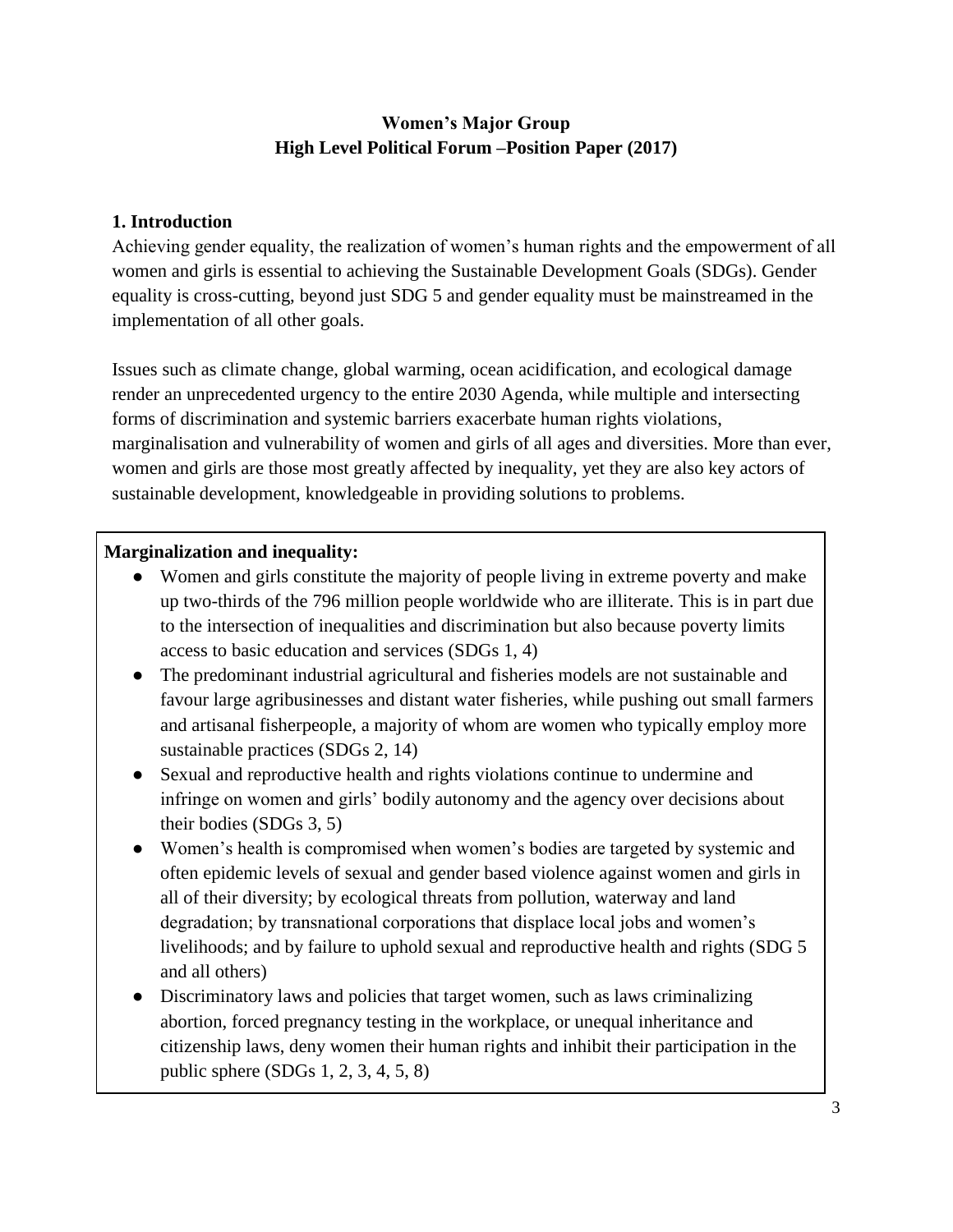- Harmful practices, such as child, early and forced marriage and female genital mutilation, can lead to daily psychosocial stress for women and girls and have long term deleterious impacts on women's mobility, choices, health and well-being (SDGs 3, 4, 5, 9)
- Women and girls in climate frontline communities experience severe loss and damage. Decreased resilience in such communities exacerbates impacts, especially where climate-related losses are severe/permanent and where there are existing high levels of gendered social and economic inequalities (SDGs 1, 3, 5, 13, 14, 15)
- Women are specifically affected by waterway and marine litter due to nanoparticles in water and seafood, affecting their overall health and reproductive systems (SDG 14)
- Women suffer from the removal, reduction or elimination of essential services and infrastructure that women and girls rely on to reduce their unpaid care burden. This includes education and health services, social protection and pensions, and access to safe and accessible roads, food, water and sanitation (SDGs 5, 6, 9, 17)

#### **Solutions with, by and for women:**

- Women's rights organizations, feminist groups and social movements and allies are leading the way through advocacy and activism; project development and implementation; data collection, research, and analysis; and monitoring, evaluation and reporting at local and national levels - consciously addressing multiple SDGs
- Cross-movement building and joint advocacy by feminist, women's human rights, climate and labor groups brought coherence between the Commission on the Status of Women and the Paris Climate Agreement, enshrining language that expands the concept of a 'just transition' to low carbon economies for workers to also address the sexual division of labor and ensure gender just and equitable transition (SDGs 4, 5, 8, 9, 13, 17)
- Women's groups, including grassroots, train and build capacity on diverse topics: food safety (SDG 2), healthy lifestyles across the lifecourse and comprehensive sexuality education (SDG 3), climate-resilient agriculture (SDGs 2, 13), understanding and exercising rights (SDG 5), accessing credit (SDG 5), and using the SDGs in advocacy work (SDG 17)
- As the main producers of staple crops, women of all ages play a critical role in making a transition to sustainable agricultural economies through agro-ecological practices and knowledge-sharing; they require and advocate for access to credit, recognized land ownership, land tenure and access and control over natural resources to do so<sup>1</sup> (SDGs 1, 2, 5)

<sup>1</sup> <https://sustainabledevelopment.un.org/content/documents/733Women.pdf>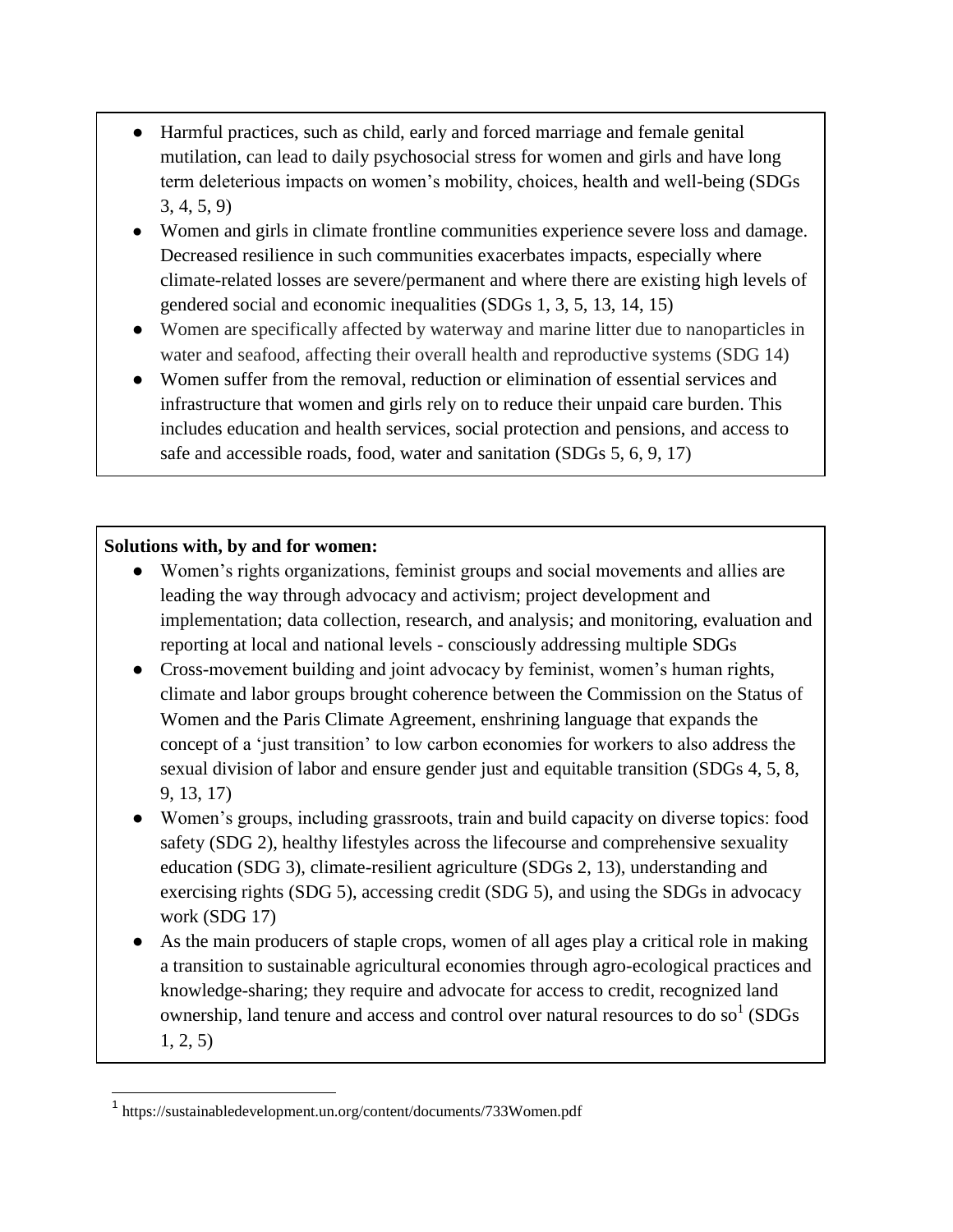- Women's groups support climate resilience, climate mitigation, healthy food production and income-generation through agro-ecological practices and solar energy (SDGs 1, 2, 5, 8, 9)
- Women in fisheries organize in the Pacific to seek recognition for paid and unpaid labour of women that goes towards sustaining the fisheries and fishing communities, highlighting the right of women to participate in decision-making. They call for increased access to financing, capacity building and technical assistance for women in small-scale fishing communities to participate in, and take responsibility for, integrated management of small scale and artisanal fisheries based on recognition and protection of access rights to marine resources. This includes increased access to sustainable and fair trade markets to improve the socio-economic situation of fishers and fish workers within the context of sustainable fisheries management (SDGs 1, 8, 10, 12, 13, 14).
- Governments should ensure effective support provisions and public investment in social protection programs and floors so that women are fully recognized for their contribution to the economy through their unpaid domestic and care work, not invisibly subsidizing it (SDGs 1, 3, 5, 8, 17).
- Women are key actors in small-scale renewable energy production, including as entrepreneurs; as key consumers of energy, can promote conservation policies (SDG 7).

To achieve gender equality and the SDGs, all must take action to overcome systemic barriers leading to inequalities within and between countries; adequately address the gender and human rights dimensions of each goal and linkages between goals; ensure policy coherence; and commit to genuine accountability processes, including meaningful engagement of civil society and justice for women's human rights defenders.

## **2. Addressing the systemic barriers**

 $\overline{a}$ 

Eradicating poverty and promoting prosperity in a world where just eight men hold the same wealth as the poorest half of the world<sup>2</sup> requires flipping the status quo. Time is running out.

Tackling systemic barriers and structural inequalities means recognising and responding to the intertwined systemic issues of neoliberalist capitalism, fundamentalisms, militarism, racism and patriarchy as systemic drivers of gender and other forms of inequality. It is imperative to take a democratization and rights-based approach with a clear and justice-focused definition of prosperity that fully recognizes concepts such as *buen vivir, ecological sustainability* and sufficiency and climate justice.

 $2$  Oxfam | Even It Up. (January 2017). An Economy for the 99%. Available: [https://www.oxfam.org/sites/www.oxfam.org/files/file\\_attachments/bp-economy-for-99-percent-160117-en.pdf](https://www.oxfam.org/sites/www.oxfam.org/files/file_attachments/bp-economy-for-99-percent-160117-en.pdf)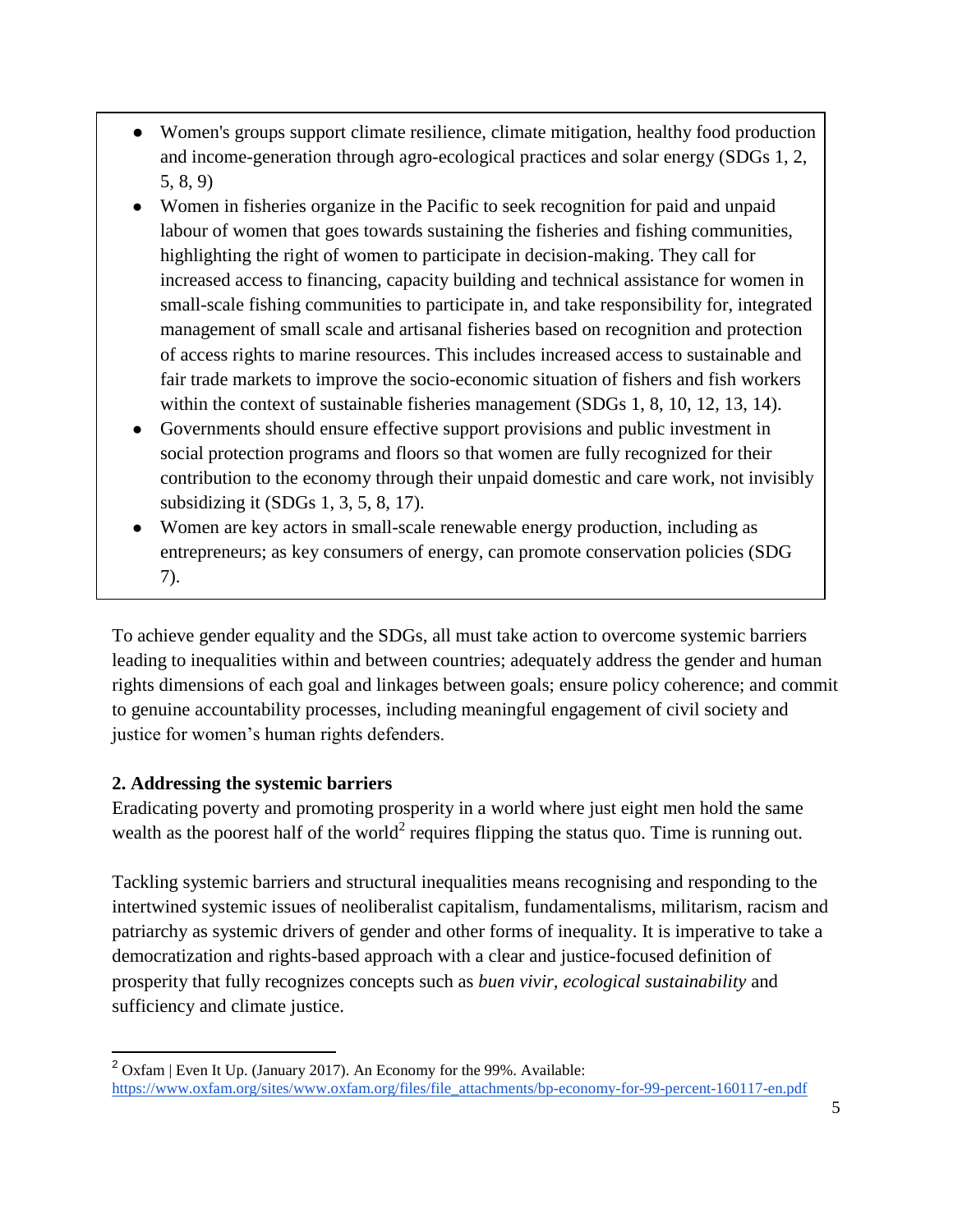In this paper, the WMG highlights a set of systemic issues that diminish, undermine and infringe on women's human rights and the success of the SDGs: militarism, corporate influence, consumption and production patterns, and shrinking civil society space.

#### *Militarism*

Militarised political economies increase poverty, inequalities and violence against women by limiting investment in gender equitable social development while devastating communities and economies affected by armed conflict, and prioritizing defence expenditures over social sector spending. This is opposite of the right to development, and the "innovative finance" called for from Agenda 21(1992) to Beijing (1995) to the 2030 Agenda (2015).<sup>3</sup> Global military expenditure was more than 12 times global expenditure for Official Development Assistance  $(ODA)<sup>4</sup>$  in 2010, and the income of the global feminist movement (\$106 million for 740 women's organizations) was less than the cost of a single F-35 Fighter plane (\$137 million).<sup>5</sup> Arms transfers may be financially lucrative but cost dearly in human rights and peace: In 2016, civil society shadow reports found that arms sales from Germany contributed to gender based violence and violence against women (SDG 5) in India, Iraq, Mexico; Yemen<sup>6</sup> also found that arms transfers from the United Kingdom, Sweden, and France violated obligations on economic, social and cultural rights in Yemen including on health (SDG 3), education (SDG 4), and housing  $(SDG 11)<sup>7</sup>$ 

Achieving the 2030 Agenda requires ending patriarchal assumptions that devalue and obscure the care economy while prioritizing war and conflict economies. It requires assessing the gendered impacts of current investments - from bloated military budgets and privatised services to emaciated humanitarian and women, peace and security action - and investing in economic fair play rather than masculine dominance models.

#### *Corporate influence*

Over the past 40 years, the world has been both encouraged and coerced into an era in which the most powerful law is not that of sovereignty but that of neoliberal capitalist supply and demand.

<sup>3</sup> Agenda 21, 22.16 (1992); Beijing Declaration and Platform of Action, E.2; (see also SDG 17.1 and 17.3) <sup>4</sup> Institute for Economics and Peace. "The Economic Cost of Violence Containment." (April 2017). Available:

<http://visionofhumanity.org/app/uploads/2017/04/The-Economic-Cost-of-Violence-Containment.pdf> (p. 207)<br><sup>5</sup> See http://www.awid.org/news-and-analysis/20-years-shamefully-scarce-funding-feminists-and-womens- rightsmovements#sthash.m7CnwqtT.dpuf

<sup>&</sup>lt;sup>6</sup> The Impact of Germany's Arms Transfers on Women: Germany's Extraterritorial Obligations under CEDAW (Joint Shadow Report CEDAW Committee, 66th Session). Available: [www.reachingcriticalwill.org/images/documents/Publications/CEDAW-Germany.pdf](http://www.reachingcriticalwill.org/images/documents/Publications/CEDAW-Germany.pdf)

<sup>&</sup>lt;sup>7</sup> Explosive Weapons and the Right to Health, Education and Adequate Housing: Extraterritorial Obligations of France, Sweden, and the United Kingdom under CESCR (Shadow reports to CESCR 58th session) [http://www.reachingcriticalwill.org/resources/publications-and-research/publications/10914-explosive-weapons](http://www.reachingcriticalwill.org/resources/publications-and-research/publications/10914-explosive-weapons-and-the-right-to-health-education-and-adequate-housing)[and-the-right-to-health-education-and-adequate-housing](http://www.reachingcriticalwill.org/resources/publications-and-research/publications/10914-explosive-weapons-and-the-right-to-health-education-and-adequate-housing)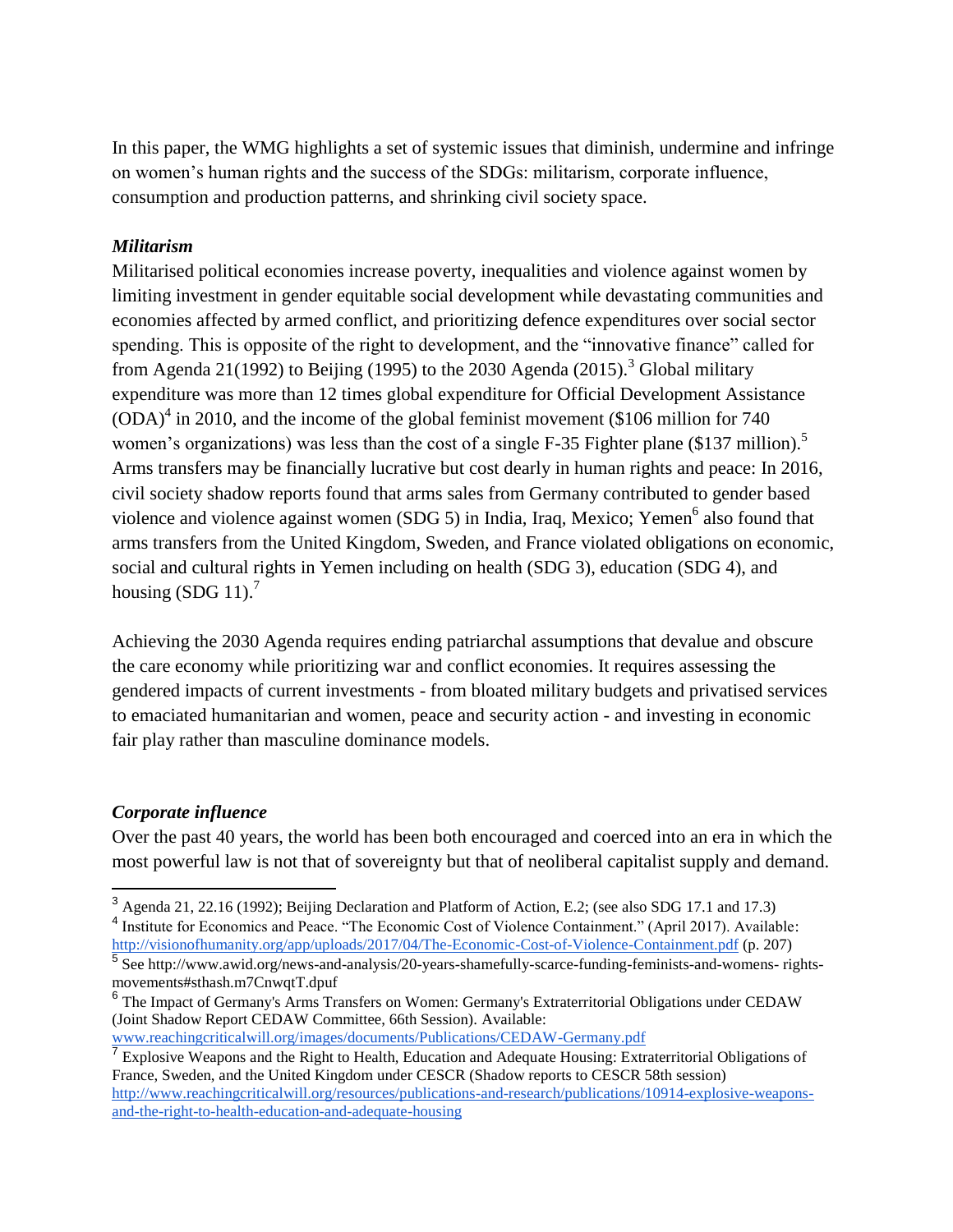Of the 100 largest economies in the world, 51 are corporations, and only 49 are countries. $8$  The rising power and extended reach of corporations - which can sometimes exceed the power of states - in the current era of globalisation, extractivism, impunity and extreme inequality is an urgent challenge.

Since corporations are dedicated to making profit while states are obligated to uphold a social contract, disparities in power often create conflicts between action for profit and action for human rights, peace, and sustainability. For example, forced evictions by mining companies in Guatemala involved gang rape<sup>9</sup> (SDG 5) while women in the mining sector in the Democratic Republic of Congo have no safe access to water (SDG 6), food (SDG 2), education (SDG 4), or health (SDG 3), while generally engaged in the most toxic work at the mining sites (SDG 8).<sup>10</sup> The private sector is held up as a source of innovative finance, yet corporate tax evasion, illicit financial flows and lack of transparency diminish public funding sources for sustainable development, gender equality and universal human rights.

#### *Consumption and production*

Unsustainable production and consumption patterns are inextricably linked to a neoliberal capitalist system that values growth and profit over justice, sustainability and sufficiency. These patterns exacerbate unequal distribution of resources<sup>11</sup> and negatively impact achievement of gender equality and women's human rights.

Extractivist, profit-oriented patterns of production and consumption contribute to climate change (SDG 13), ocean acidification (SDG 14), pollution, excess traffic and waste (SDGs 6, 7, 8, 9, 11, 12), which impact food security (SDG 2), health (SDG 3), water (SDG 6), soil (SDG 2) and air quality (SDG 13) for many, and bring prosperity for few. These patterns are primary contributors to greenhouse gas emissions that are responsible for climate change and are the historic responsibility of developed countries, in the context of common but differentiated responsibilities.

In the larger context of inequality, racism and intersecting discriminations, the impacts from overproduction and consumption are more intense for marginalized populations whose neighborhoods are often the site of overcrowding, polluting industry and heavy traffic (SDG 10). Additionally, due to gendered roles, it is most often women who take care of children, the ill, people with disabilities and the elderly, and they experience loss of health, education, time and income and social protection as a result (SDGs 1, 4, 5) and suffer from a lack of access to justice, in law and in practice.

<sup>&</sup>lt;sup>8</sup> http://www.ips-dc.org/top\_200\_the\_rise\_of\_corporate\_global\_power/

<sup>9</sup> http://wilpf.org/indigenous-womens-struggle-against-corporate-abuse-in-guatemala/

<sup>10</sup> http://www.peacewomen.org/resource/case-study-corporations-peace-and-gender-equality-drc

<sup>11</sup> [http://www.wedo.org/wp-content/uploads/S\\_Consumption-English\\_Final1.pdf](http://www.wedo.org/wp-content/uploads/S_Consumption-English_Final1.pdf)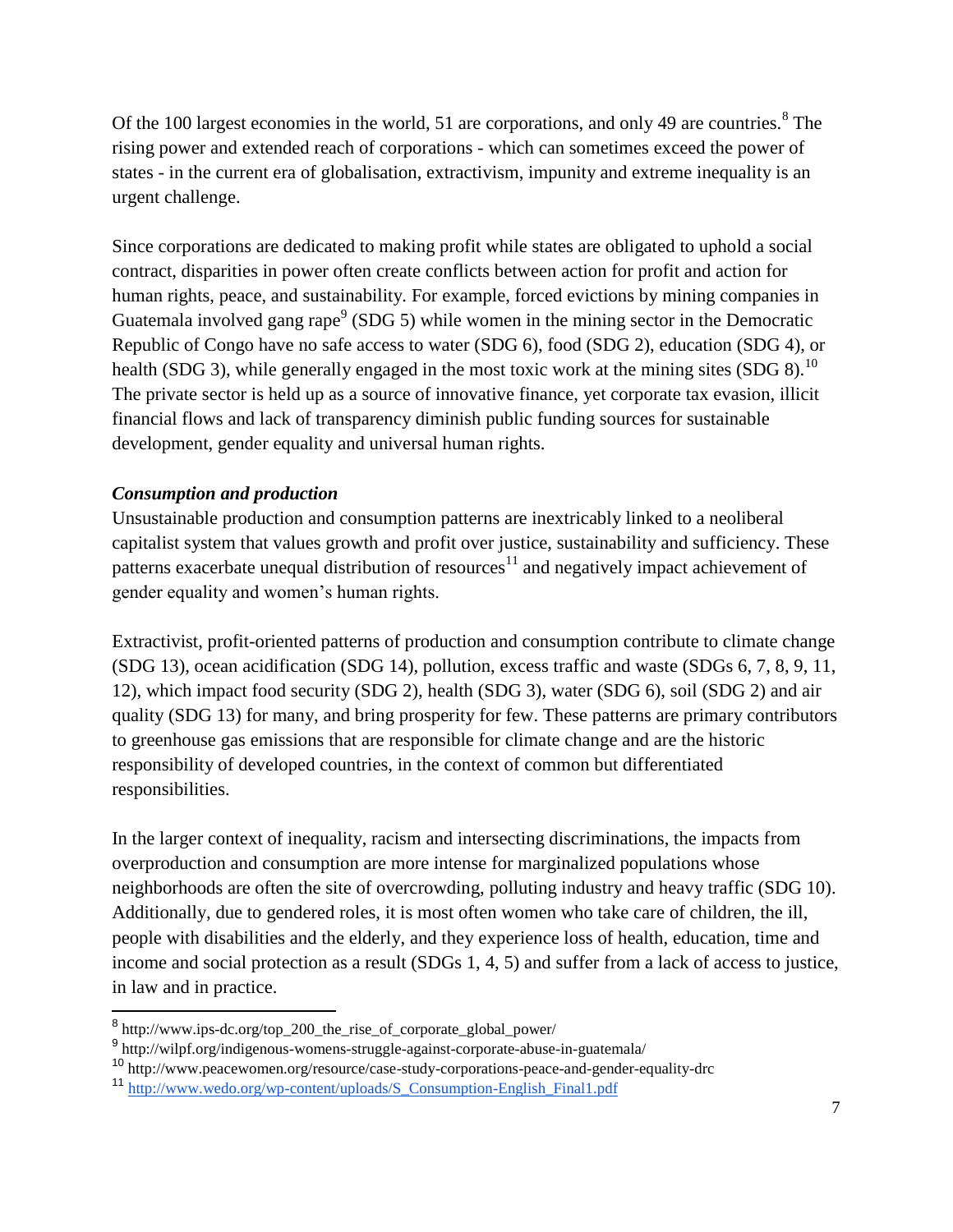#### *Shrinking civil society space*

Civil society organizations have the capacity to mobilize financial and human resources necessary to successful implementation of SDGs, ensuring that the historically-ignored indicators, such as women's empowerment and gender equality (Targets 5.a, 5.b, 5.c) and participatory and representative decision-making (Target 16.7), do not fall into silos of the statecentric mechanisms.<sup>12</sup> But feminist and women led groups and social movements, and women and environmental human rights defenders, who are on the frontlines of SDG monitoring and implementation, are often overlooked and undervalued when budgets and projects for sustainable development are decided, compromising their positive impact in some cases.

In other cases, it is civil action itself that is under threat, and civic space is shrinking worldwide.<sup>13</sup> This can be seen in Berta Caceres and others in Honduras, and repressive, punitive measures against civil society in Colombia<sup>14</sup>, Syria<sup>15</sup>, Libya<sup>16</sup>, Russia<sup>17</sup>, West Papua<sup>18</sup> and elsewhere<sup>19</sup>. There are also measures through which member states limit the access of civil society to international decision-making at the  $UN.^{20}$ . The growing trends of political pressures of member states against civil society signal a real threat to the legitimacy of existing human rights, rule of law, and the normative framework of international peace, security, and development that are enshrined in the main principles of the 2030 Agenda.

As duty bearers of human rights, governments have an obligation to their citizens to protect and uphold human rights. Thus, it is important to entrust civil society with power and resources and to create safe spaces for candid engagement of civil society with governments that builds trust for longer-term mutual collaboration. State violence against the members of civil society and restrictions of their freedoms should be addressed by the international community and individual governments as a matter of priority. It is of utmost importance to fully protect the lives and political participation of civil society activists and human rights defenders, ensuring full

 $\overline{a}$ 

<sup>&</sup>lt;sup>12</sup> http://wilpf.org/wilpf\_publications/through-the-lens-of-civil-society-summary-report-of-the-public-submissionsto-the-global-study/

<sup>13</sup>http://civicus.org/index.php/media-resources/reports-publications/2802-people-power-under-attack-findings-fromthe-civicus-monitor

<sup>14</sup> <http://www.peacewomen.org/resource/dispatches-investigate-killings-activists-amid-peace-talks-colombia>

http://www.peacewomen.org/resource/wilpf-statement-death-threat-women-peace-activist-colombia

<sup>15</sup> http://wilpf.org/activism-in-difficult-times-wilpf-holds-a-side-event-of-civil-society-in-syria/

<sup>16</sup> http://wilpf.org/wilpf\_statements/multidimensional-insecurity-and-its-impacts-on-libyan-women/ 17

https://www.boell.de/sites/default/files/uploads/2015/12/20160601 civil socieity under pressure shrinking spaces \_englisch.pdf

<sup>18</sup> https://etan.org/news/2013/01wpat.htm

<sup>19</sup> http://wilpf.org/wilpf\_statements/open-letter-to-un-secretary-general-from-wilpf-and-mena-women-civil-societyorganisations/

<sup>20</sup> [http://www.huffingtonpost.com/entry/womens-meaningful-participation-the-missing](http://www.huffingtonpost.com/entry/womens-meaningful-participation-the-missing-ingredient_us_58c28dd7e4b0a797c1d39b6f)[ingredient\\_us\\_58c28dd7e4b0a797c1d39b6f](http://www.huffingtonpost.com/entry/womens-meaningful-participation-the-missing-ingredient_us_58c28dd7e4b0a797c1d39b6f)

http://www.france24.com/en/20170310-burundian-peace-activist-barred-un-meeting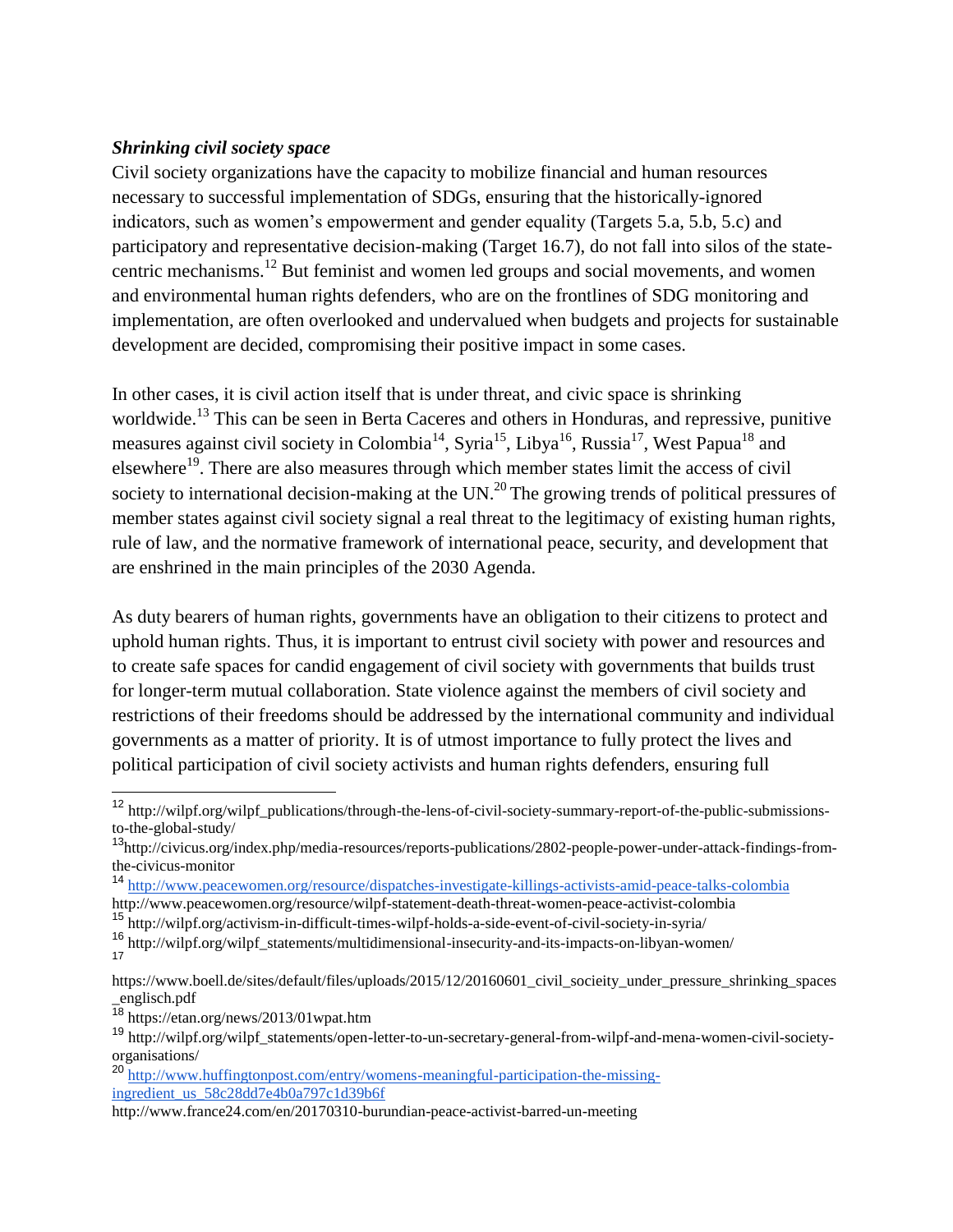investigations of the crimes committed against them, identifying and prosecuting the intellectual and material authors of these serious criminal acts.

### **3. Accountability, data and coherence**

### *Accountability*

The sustainable development framework and the human rights framework can and must be harmonized in order to ensure that states meet their existing obligations under human rights treaties and their political commitments espoused in the 2030 Agenda.

Agenda 2030 was not drafted in a political or legal vacuum, but in the context of international agreements and conventions such as the Convention on the Elimination of all Forms of Discrimination against Women (CEDAW), Beijing Platform for Action, International Conference and UN Framework Convention on Climate Change. In this way, a rights-based approach to sustainable development is not an option, but an obligation.

As the HLPF has a mandate of sharing and peer-learning, utilizing the existing human rights review mechanisms presents an opportunity to transform the sustainable development agenda from burgeoning rhetoric into rights realization. In this way, we will ensure that women's voices are not only heard, but answered. This is the essence of accountability.

In addition, public-private partnerships should be accountable to citizens, ensuring compliance with human rights, gender equality, and labour and environmental standards, through a legally binding corporate accountability mechanism.

#### *Data and indicators*

Tracking progress is critical to success of the 2030 Agenda, and if monitoring and evaluation of programmes are taken seriously, then disaggregated data should be easily available and accessible. However, data is lacking or incomplete for many indicators, providing an incomplete picture for women and girls. For example, violence against women, is not tracked well, and data should be tracked particularly in rural communities and conflict areas or humanitarian contexts. In addition, many of the most critical indicators for gender equality do not have agreed methodology yet and, therefore, no globally comparable data. This lack of data weakens the ability to monitor SDG progress. Greater integration of the human rights system with the sustainable development agenda can help bridge these data gaps as the statistical community strengthens and creates agreed methodologies. In addition, the HLPF should create a mechanism to incorporate shadow reports into the voluntary national review process, as a credible strategy for filling the current lacuna.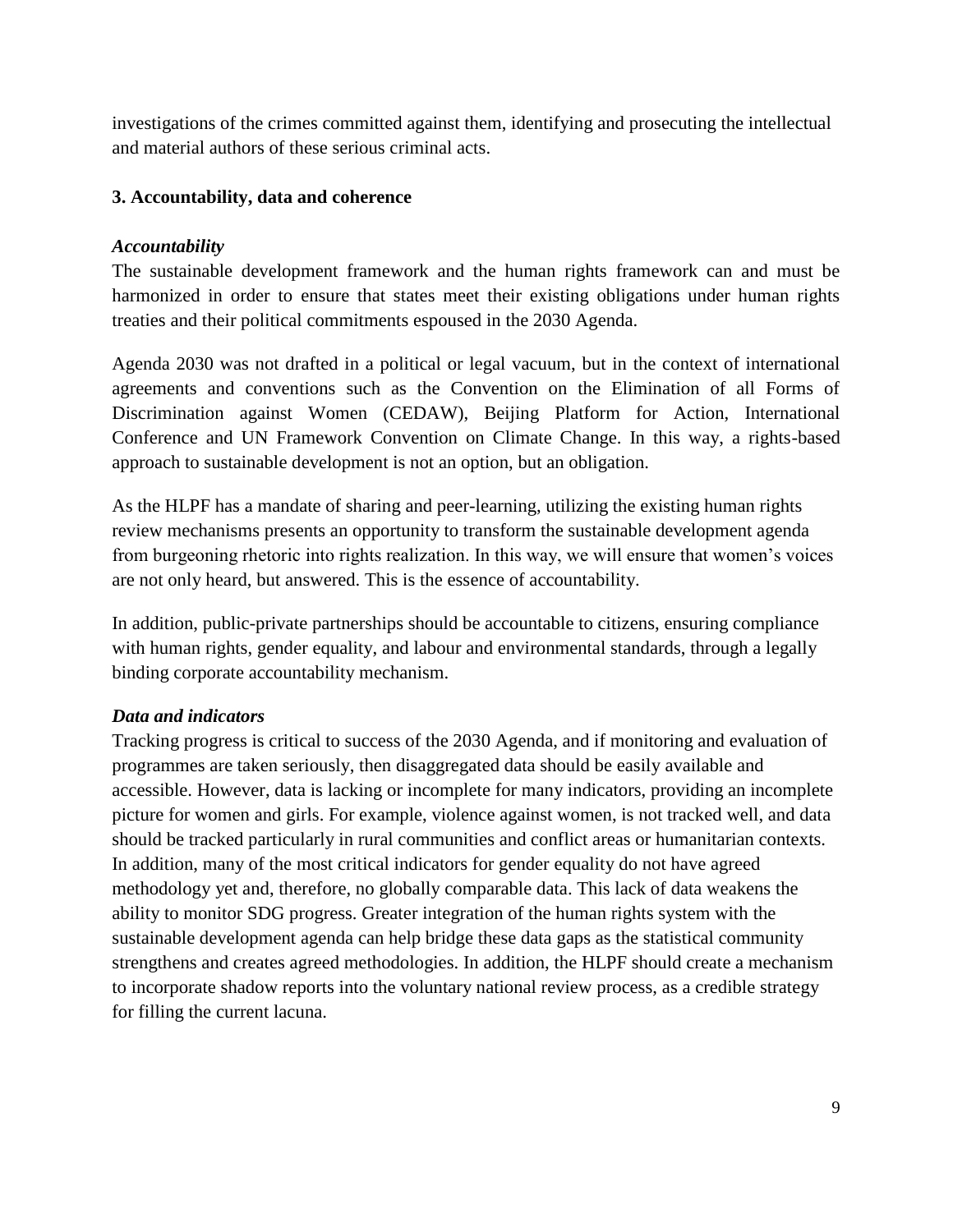### *Policy coherence*

The SDGs are crucial vehicles to move the world in a sustainable direction, but alone they are far from enough. The multiple, overlapping and sometimes competing international processes result in pages and pages of commitments that look good on paper but can be tough to implement for small countries with limited resources. The HLPF can facilitate greater dialogue and collaboration between processes, for example the three Rio Conventions to achieve coherent and mutually supportive climate change, biodiversity and desertification policies, for example, by connecting the conventions' secretariats and facilitating active cooperation.<sup>21</sup>

# **45. Conclusion**

Gender equality, good governance, respect for human rights and access to justice are critical enablers and drivers of shared prosperity and sustainable development. Rights holders and duty bearers must work together to amplify voices and actions that address the systemic barriers to sustainable development.

Recommendations in the body of the paper can be summarized in 5 broad categories, with each more fully described in the Executive Summary:

- **Women's Human Rights -** Take a democratization and human rights-based approach to SDGs implementation
- **Meaningful Participation** Ensure more than token representation of women and civil society
- **Civil Society Space** Maintain and enhance the space, building strength from diversity
- **Finance -** Directly resource women's rights groups
- **Accountability**  All actors take responsibility for Agenda 2030

A holistic engagement with Agenda 2030 is the only way to bring transformation. And in our changing world, the pace must be quick to eradicate poverty and promote prosperity in a way that reaches every women and every girl of every age, place, ability and status.

## **56. Contributing organizations**

African Women's Rights Collective

All Pakistan Women's Association

 $\overline{a}$ 

Asia Pacific Alliance for Sexual and Reproductive Health and Rights (APA) All Pakistan Women's Association

Asian-Pacific Resource and Research Centre for Women (ARROW) Asia Pacific Forum on Women, Law and Development

 $21$  authors: Simone Lovera Bilderbeek, Joyeeta Gupta, and Mirjam Ros-Tonen. available at: http://csds.uva.nl/binaries/content/assets/subsites/centre-for-sustainable-developmentstudies/sdg\_policy\_brief\_2\_forests\_and\_biodiversity-final.pdf?1468174964536.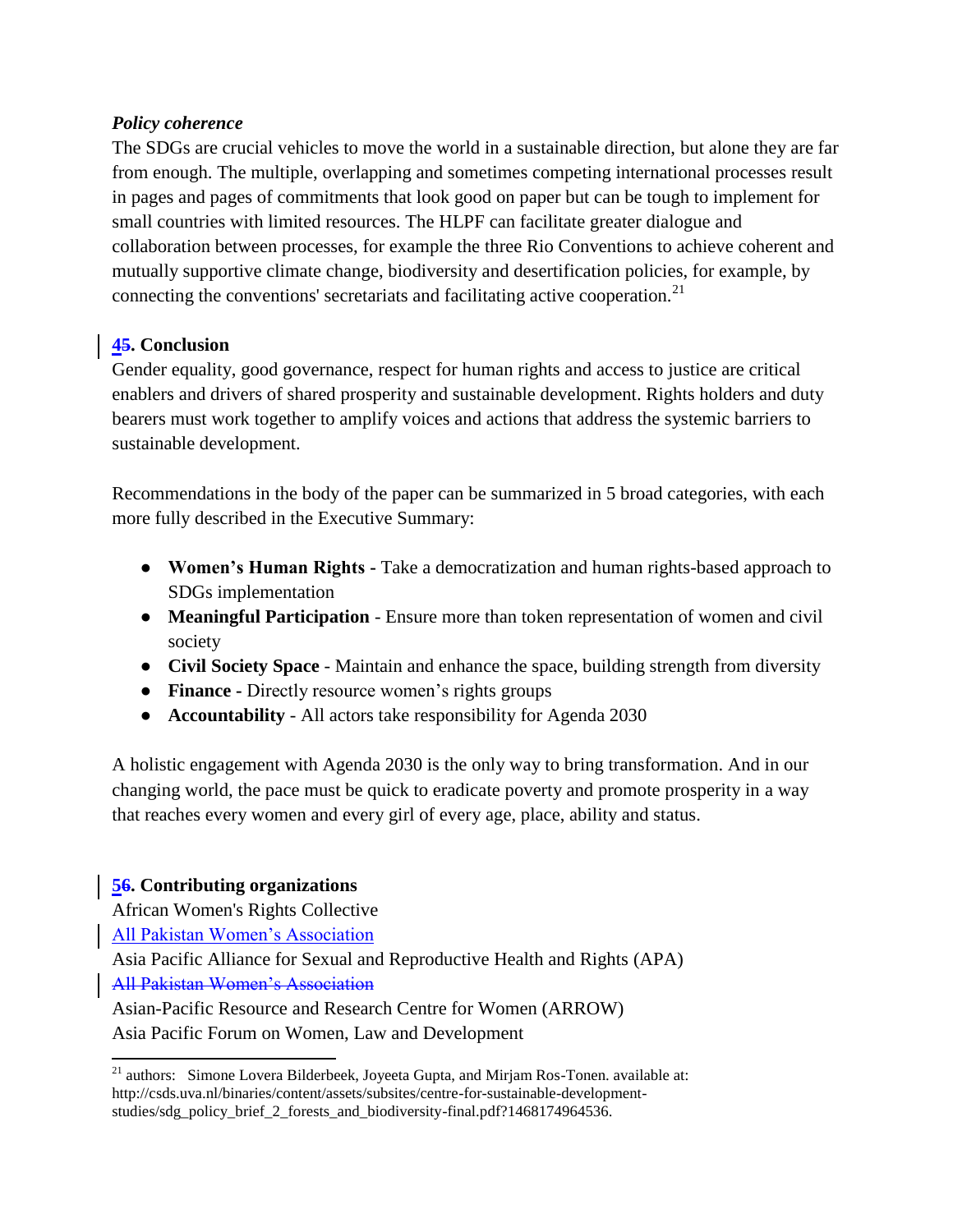Association de l'education Environnementale pour les Futurs Générations(AEEFG) Association for Farmers Rights Defense, AFRD Georgia Bahir Dar University, Ethiopia Beyond Beijing Committee Beyond Beijing Committee-Nepal CADIRE CAMEROON ASSOCIATION Centre for Community Economics and Development Consultants Society (CECOEDECON) Centre for human Rights and Climate change research/Gender Justice and Sustainable Development Network CHOICE for Youth & Sexuality Community Science Centre Congregation of Our Lady of Charity of the Good Shepherd Dawn Nelson, WILPF-Ann Arbor Diverse Voices and Action (DIVA) for Equality, Fiji Echoes of Women in Africa ( ECOWA ) Ecosystem based Adaptation for Food Security Assembly Feminist League FEMNET (African Women Development and Communication Network) Fundacion para Estudioe investigación de la Mujer - FEIM-Gender and Water Alliance (GWA) Gender Equity: Citizenship, Work and Family Gender-Center, Republic of Moldova Global Forest Coalition Global Policy Forum International Council of Women International Women's Development Agency International Women's Health Coalition International Women's Rights Action Watch - Asia Pacific (IWRAW) Kenana Association for women empowerment KOTHOWAIN (vulnerable peoples development organization) Landesa/Rural Development Institute NAWO, the National Alliance of Women's Organisations (UK) NERDS RULE INC. NETWORK OF RURAL WOMEN PRODUCERS TRINIDAD AND TOBAGO Niger Delta Women's movement for Peace and Development NIGERIAN NETWORK OF WOMEN EXPORTERS OF SERVICES **OFALV** Okogun Odigie Safewomb International Foundation (OOSAIF) Pacific Feminist SRHR Coalition Pacific Partnerships on Gender, Climate Change and Sustainable Development (PPGCCSD)